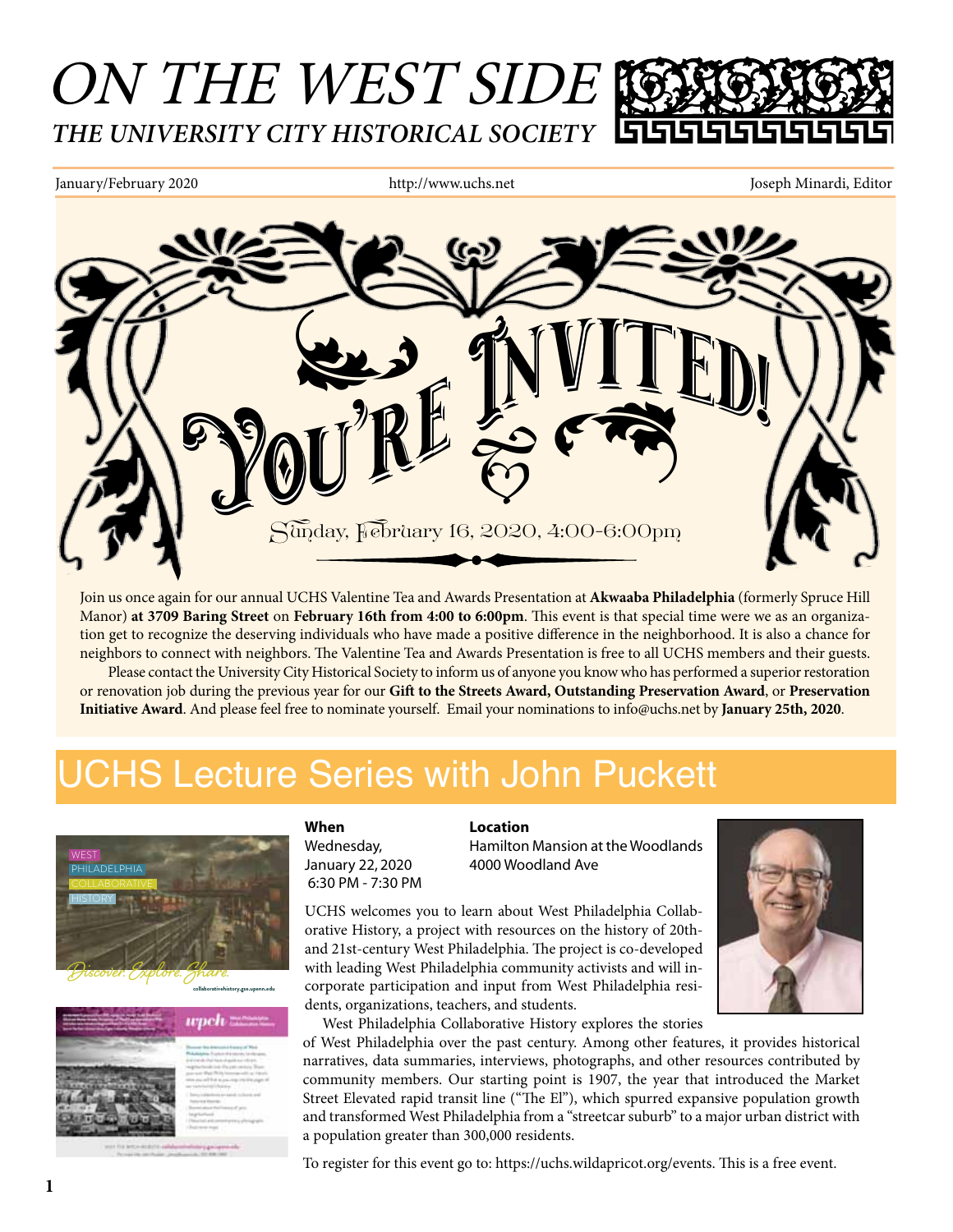## Councilwoman-elect Jamie Gauthier Visits UCHS

Councilwoman-elect Jamie Gauthier was invited to our monthly board meeting on December 11 as our special guest. At the gathering, Jamie engaged board members in dialogue to discuss recent accomplishments and preservation objectives for West Philadelphia in the coming years. Jamie has made working with local residents to solve problems a top priority.

We would like to thank Jamie for her time and we look forward to working with her and her staff in the upcoming years.



#### **Profiles in Architecture** Frederick Fox

Frederick Fox was active as an architect and real estate developer in Philadelphia from 1892 to 1908. Although he was mostly active in Germantown, Mr. Fox designed a number of buildings in West Philadelphia, primarily for builders Vickers & Falckenstein.

#### **Selected Relevant Commissions:**

- 1897: Residences (16), west side of Lindenwood, north of Jefferson Residences (41), 33rd and Spring Garden area
- 1898: Residences (47), 54th and Girard area

### Ask the Experts

#### **Perplexing Papering Problem**

Q: **Our Victorian house was remuddled with simulatedwood panelling. When we removed one section around a doorway, the plaster pulled away from the lath. I am afraid that the plaster would come with it. And we don't want to remove all the plaster and put up new wallboard.**

**I have gotten two suggestions for wallpapering over the panelling. One is to put on a skim coat of joint compound, then size and paper. The other is to put up liner paper and wallpaper over that. What do you think? Would I be able to remove the wallpaper later?**

A: Wallpapering over composition-board panelling is problematic. The wallboard will expand and contract with changes in the humidity, and cause the paper to blister. Unfortunately, this problem is unavoidable. A layer of lining paper under the wallpaper might help to take some of the stress, especially at the joints of the panelling. But the real determining factor for the longevity of your papering job is the temperature and humidity of your home.

A coat of joint compound is definitely a bad idea. It shrinks when it dries and so is unsuitable for the covering of large surfaces. Moreover, even with sizing, moisture from the wallpaper paste would resoften some of the compound and cause failures even before you could complete the job.

From *The Old-House Journal,* October 1981.



*UCHS Board meeting of December 11, 2019 with Jamie Gauthier, right, as our special guest. Joseph Minardi, photographer.*

### The Panic of '93

Contrary to popular belief, the "Gay Nineties" was a decade of turmoil and upheaval. Economic strife engulfed the nation. On May 3, 1893, the stock market collapsed and on June 7th, there was a panic. "Everyone is in a blue fit of terror, and each individual thinks himself more ruined than his neighbor," wrote Henry Adams (1838-1918), grandson of President John Quincy Adams (1767-1824).

In June the *New York Tribune* reported: "The failure of Schaffner & Co., and the Grant Locomotive Works at Chicago, the Plankington Bank at Milwaukee, the Victoria Cordage Company at Cincinnati and the Domestic Sewing Machine Company in New York City, each supposed to have liabilities reckoned in the millions, besides 236 other failures in the United States alone, indicate clearly the financial pressure."

By the end of the year, over 500 banks would fail and more than 15,000 businesses had failed. Labor leader Samuel Gompers (1850-1924) estimated the number of unemployed at 3 million.

The Panic of 1893 was also marked by the failure of nearly 600 banks, most of which were located in the south and west.

There was a myriad of reasons for the Panic of 1893: overproduction of goods, overbuilding of railroads, deflation, unwieldy debt in the agriculture sectors, economic weakness abroad, and reduced income on imports as a result of the McKinley Tariff of 1890.

To deal with the crisis, President Grover Cleveland (1837- 1908) called for a special session of Congress, and on August 8 they repealed the Sherman Silver Purchase Act of 1890, which was largely blamed for the Panic of 1893 by the public. The crisis continued unabated, leading to additional governmental attempts at remedy. By 1895, the Treasury's gold supply would be so depleted that the government would take financier and banker J.P. Morgan (1837-1913) up on his offer of a loan.

Evidently the economic downturn of 1893 had a deleterious effect on the building trade in Philadelphia. The number of new houses built in the city for 1893 was only around 6,000, down from nearly 9,000 just a few years earlier. Things languished for the remainder of the decade when a mere 3,000 houses were built in 1899. Production picked up dramatically in the new century with a peak of 10,000 new houses, until the Panic of 1907 caused new house production to drop to 6,000 by 1908 only to rebound sharply the following year.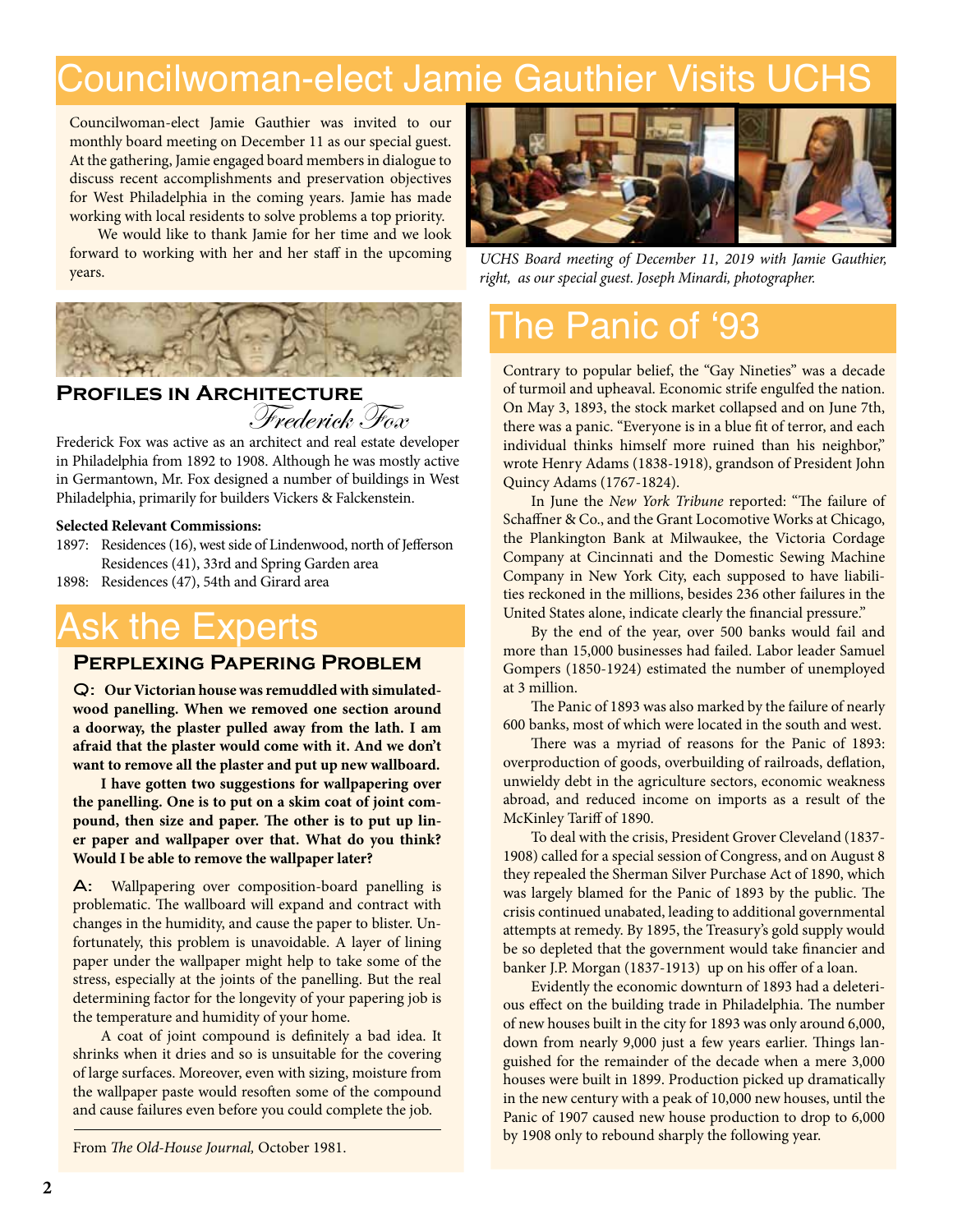### A Bill of Rights for Victorian Buildings

This bill of rights first appeared in the book *America's Painted Ladies* by Elizabeth Pomada and Michael Larsen, 1978.

Just as trees are part of our natural environment, Victorian buildings are part of our cultural environment. A Victorian recognized for its architecture or history is entitled to certain inalienable rights:

A Victorian building has the right to survive, unless preservationists agree that it is not worth saving.

A Victorian building has the right to retain its original facade.

A Victorian building's has the right to survive without alteration except for the addition of such modern amenities as kitchen and bathroom fixtures, heating, electricity, and other changes that meet buildingcode requirements. Such changes will be made with minimum alterations to the building and with the goal of preserving the architectural integrity of the building.

A Victorian building has the right not to be stripped of its original woodwork, stained glass, and fixtures. If original woodwork or fixtures are removed, the owner is obligated to document them and store them in the building in good condition and pass them on the new owners as part of the deed, to permit restoration in the future.

A Victorian building has the right to a complete documentation, illustrated when possible with photographs and video, of its history and the alterations done to the building. When the building is sold, the seller is obligated to give a copy of the documentation to the next owner as part of the deed to the building.

A Victorian building has the right to be maintained inside and out with the same love and pride with which it was built.

A Victorian building has the right to be used for whatever purpose will require the least alteration and enable it to be maintained in the best condition.

A Victorian building has the right to remain on its original site. If a Victorian cannot remain on its original site, it has the right to be moved to a site as close in location and character as possible to its original site.

A Victorian building has the right to retain its visual context. If a new building is to be added near a Victorian, the new building must be appropriate in character and scale to its surroundings.

A Victorian building has the right to have its value understood and appreciated by the community. This can be accomplished if individuals, business and non-profit organizations, and all levels of government will strive to:

• create a preservation board with the power to protect A Victorian buildings and Victorian neighborhoods;

 • give landmark status to deserving buildings and districts to help protect them;

 • establish and carry out a master preservation plan for the community;

 • encourage preservation and preservation groups;

 • have the history of our architectural heritage and the value of preserving it taught in schools and textbooks at all levels;

 • give annual awards for restoration and preservation efforts;

 • support the founding and maintaining of house museums with paid staff or volunteers from preservation groups;

 • commission a history and a photographic inventory of the buildings in the community;

 • support tourism, including house tours, a walking map of Victorian buildings, and a booklet or book about the community Victorians;

 • assist homeowners researching the history of their homes;

• establish interior and exterior maintenance standards and the means to enforce them;

 • provide information and financial assistance on restoration and maintenance;

 • buy the house and sell it to someone who will care for the Victorian, if the current owner can't or won't take care of it;

 • calculate periodically the economic value of Victorians to the community through jobs, taxes, tourism, merchandise, the business generated through restoration and maintenance, changes in ownership, and appraised value;

 • discourage developers from destroying Victorians.

These rights are to be protected with a spirit of community, a sense of fairness, and a recognition of personal rights along with the need to balance them against the enduring value of the community's architectural heritage. Preservation is only possible with the continuing passionate assistance of those who care about making what is of enduring value from the past a gift from the present to the future.

## THE OUTLOOK FOR 1887: ALARMING!

It's impossible to overstate how important the various modes of public transportation were to the the early residential development of West Philadelphia: first with the omnibuses of the 1850s and 1860s; next with streetcars in the last few decades of the nineteenth century; and then with the Market Street Elevated after 1907. As can be clearly seen here with this article for 1887, the fortunes of developers were completely interdependent with the success of streetcar operators. After all, you can't have a streetcar suburb without them!

*Three drawbacks are working against West Philadelphia real estate interests. The delays in the traction cars is one, and not as trifling a difficulty as might be imagined by persons living on this side of the Schuylkill. Another is that a good many people have gone out along the lines of railroads to live.*

*A third is that old houses, no matter how comfortable, are not wanted; and there are not enough new houses built to meet the demands.*

*Real estate agents west of the Schuylkill dwell in particular emphasis upon the fact that renters are complaining, and some of them mention numerous cases where the traction delays lost them tenants. Many tenants will leave that portion of the city next spring, and seek residences where they can rely upon steam and street-car accommodations. The great bulk of new houses built in West Philadelphia have been small two-story houses, which rent from \$16 to \$25 [per month]. Comparatively few have been built to rent from \$30 to \$50 [per month]. Builders are discouraged at the prospect. Extensive operations are projected, and it is impossible to say to what extent these drawbacks will interfere with them. Efficient street-car service with West Philadelphia would remove all elements of uncertainty. Many people will continue to purchase homes on the lines of the railroads, and the real estate interests of West Philadelphia will continues to suffer until a better method of reaching the Twenty-fourth and Twenty-seventh Wards is established.*

Philadelphia Real Estate Record and Builders Guide, Vol. II, No. 6., February 14, 1887